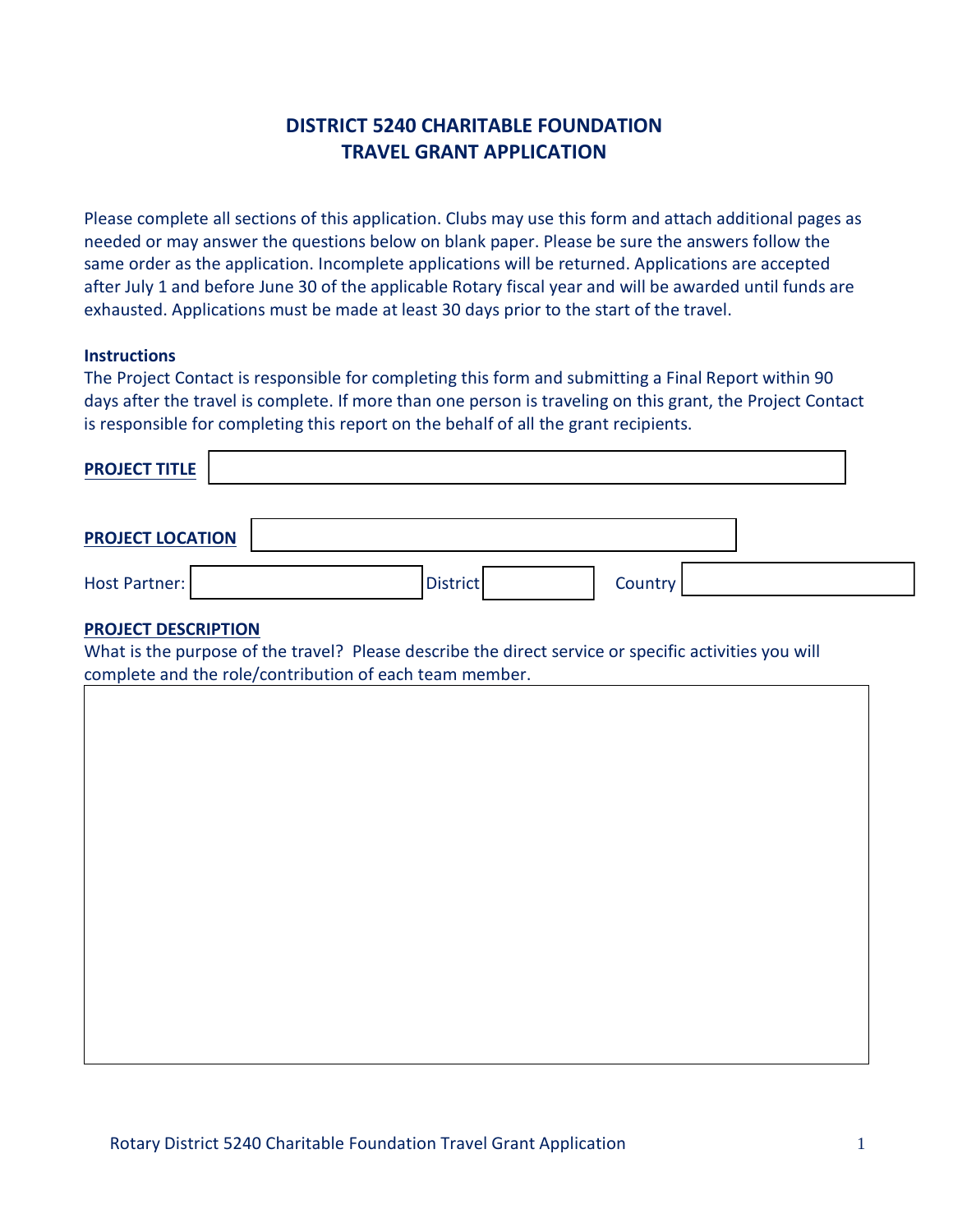### **ESTIMATED TRAVEL BUDGET**

| Please retain receipts of all expenditures. This grant is a reimbursement grant. |              |
|----------------------------------------------------------------------------------|--------------|
| Expense                                                                          | Cost in US\$ |
|                                                                                  |              |
|                                                                                  |              |
|                                                                                  |              |
|                                                                                  |              |
|                                                                                  |              |
| Total funds projected in US\$                                                    |              |
| Funds Provided by club/Rotarians                                                 |              |
| <b>Funds Requested from District</b>                                             |              |

### **TRAVEL TEAM:**

## **Project Contact/Team Leader:**

| <b>Team Leader</b>    |                     |  |
|-----------------------|---------------------|--|
| <b>Name</b>           | <b>Rotary Club:</b> |  |
| Email                 |                     |  |
| <b>Team Member #2</b> |                     |  |
| <b>Name</b>           | <b>Rotary Club:</b> |  |
| Email                 |                     |  |
| <b>Team Member #3</b> |                     |  |
| <b>Name</b>           | <b>Rotary Club:</b> |  |
| Email                 |                     |  |
|                       |                     |  |

## **PROJECTED DATES OF TRAVEL**

| Depart: |  | turn: |  |
|---------|--|-------|--|
|---------|--|-------|--|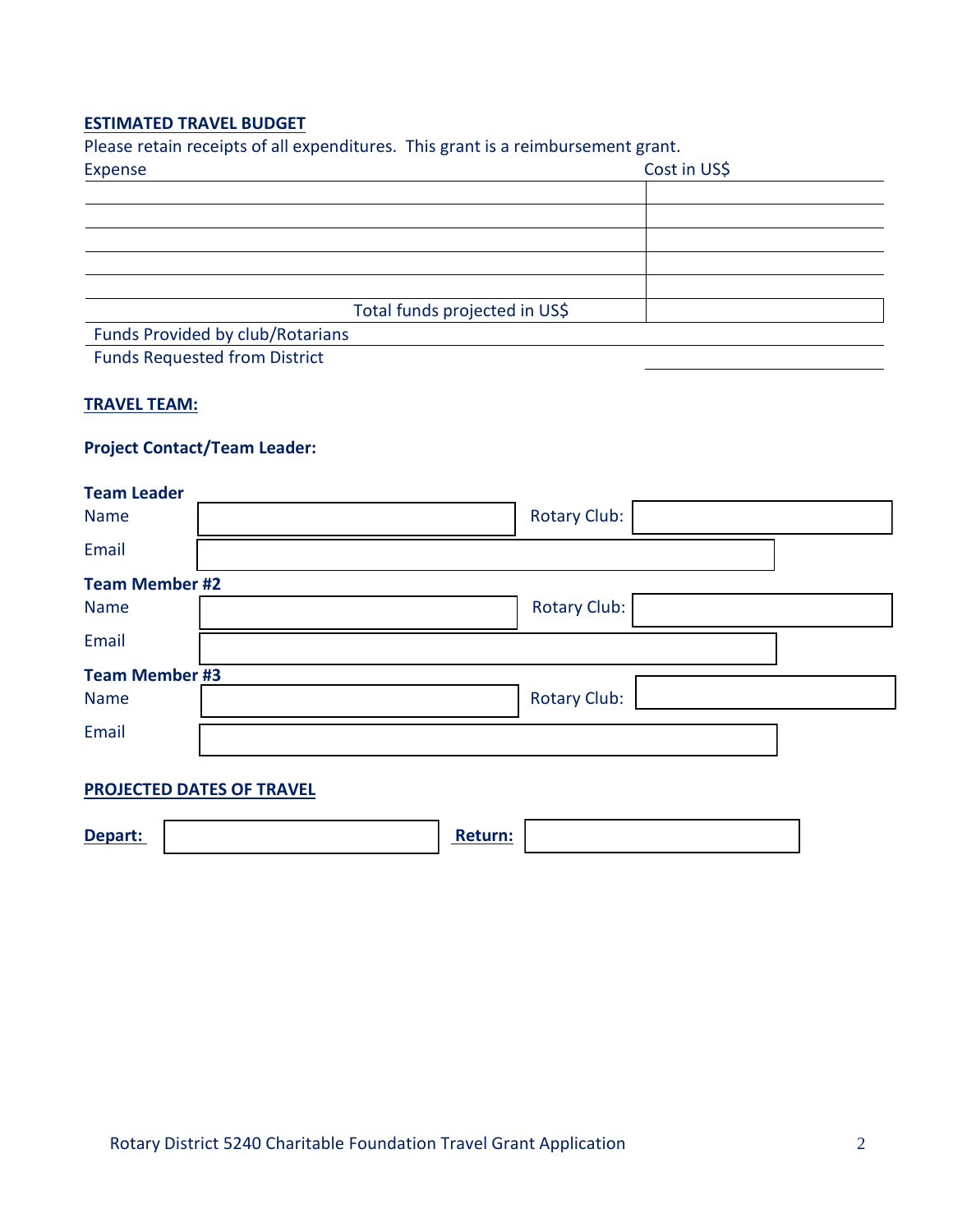### **AGREEMENT**

This District Travel Grant Application and Agreement are entered into between the identified project sponsoring Club below and the District 5240 Charitable Foundation. In applying for and accepting Project Funding, the project sponsoring Club agrees:

1. To utilize the grant funds in support of the project as outlined in this application. Funds provided by the DCF will not be used for any purposes other than those considered eligible by the DCF as described in the DCFTG Guidelines and in the approved DCF Travel Grant.

2. To defend, indemnify, and hold harmless Rotary International (RI), TRF, District 5240, District 5240 Charitable Foundation, their respective Directors, Trustees, Officers, employees, and committee members (Collectively RI/TRF/District/DCF) from any and all damages, losses, judgments, costs, fines, awards, liabilities, and or expenses, including without limitation reasonable attorney's fees and costs of litigation, asserted or recovered from RI/TRF/District/DCF, that result or arise directly or indirectly, from the implementation of this project.

3. To cooperated with any financial review or audit requested by the DCF or Rotary District 5240.

4. That this agreement may be cancelled for any reason without notice upon the failure of the sponsors to abide by the terms set forth herein. The sponsors agree to return total funds granted if funds are misused.

5. The Sponsoring Club is required to submit the required Final Report to the DCF within 90 days of completion of travel)

6. All applicable laws of the State of California, USA, govern this Agreement.

By signing below, I certify that the sponsoring club acknowledges and accept the terms of this Agreement and agree to abide by the stipulations set forth therein.

| <b>Project Sponsoring Club:</b> | Club Number: |
|---------------------------------|--------------|
| Club President (Print):         |              |
| Signature:                      | Date:        |

Checks will normally be distributed within 30 days after Final Report has been submitted and be made payable to the sponsoring Rotary Club. Payment cannot be made to an individual, cooperating organization or beneficiary.

**Please retain a copy of this application for your files, and send the original to the District 5240 Charitable Foundation Grants at dcfgrants@district5240.org**